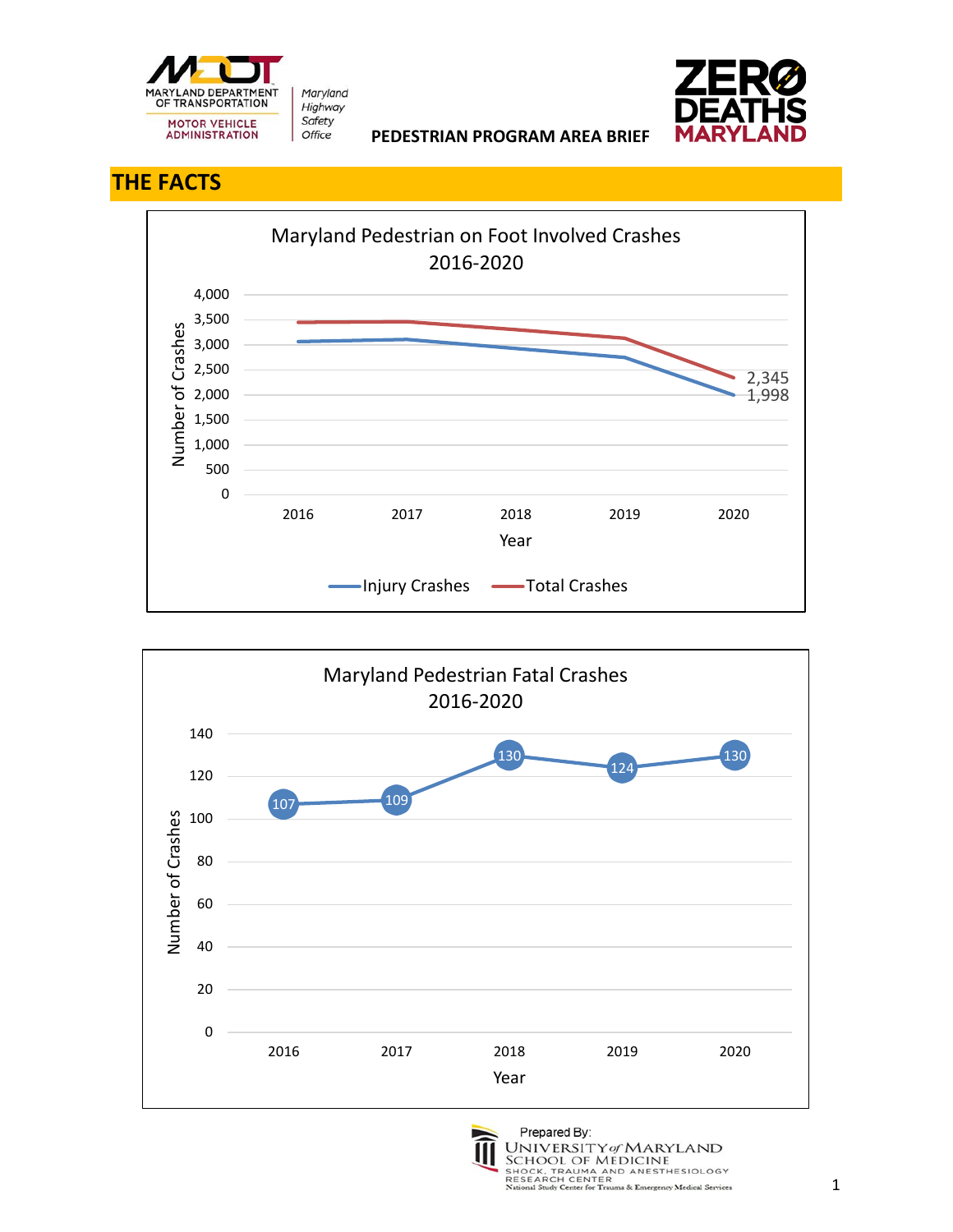

Maryland Highway Safety

## **PEDESTRIAN PROGRAM AREA BRIEF**



- **Motor vehicle crashes are a huge threat to public health**. Motor vehicle crashes continue to be a leading cause of death in the United States<sup>[1](#page-1-0)</sup>. In 2019, approximately 6.8 million crashes were reported; approximately [2](#page-1-1)9 percent resulted in an injury or fatality<sup>2</sup>.
- **The number of pedestrian-involved crashes in Maryland have continued to decline from 3,466 in 2017 to 2,345 in 2020, representing a 32 percent decrease. [3](#page-1-2)** However, the number of pedestrian-involved fatal crashes has increased 21 percent from 107 in 2016 to 130 in 2020. **92 percent** of
- **Fatalities are high among pedestrian-involved crashes**. Annually, Maryland drivers were involved in over 3,000 pedestrian crashes. In 2020, pedestrian crashes accounted for less than three percent of the State's approximately 96,000 crashes but accounted for nearly 23 percent of statewide fatalities. Approximately one out of every four people killed in Maryland in a traffic crash was a pedestrian on foot.

pedestrian-involved crashes in Maryland in 2020 resulted in

> *injury or death.*

- Metropolitan areas have the highest concentration of pedestrian-involved crashes<sup>[4](#page-1-3)</sup>. Between 2016 and 2020, 92 percent of pedestrian-involved crashes occurred in the Baltimore and Washington metropolitan areas. Although most pedestrian-involved crashes occurred in Baltimore City (32 percent), Prince George's County accounted for the greatest number of crashes resulting in a fatality.
- **Pedestrian-involved crashes are highest during the fall season (September-November)**. Over 30 percent of the fatal pedestrian-involved crashes occurred between September and November, compared to 17 percent occurring in the Spring months (March-May). Statewide fatal crashes were evenly distributed throughout the year.

<span id="page-1-3"></span><sup>4</sup> Baltimore Metropolitan area is comprised of Anne Arundel, Baltimore, Carroll, Harford, Howard and Queen Anne's Counties, and Baltimore City as designated by the Baltimore Metropolitan Council. The Washington Metropolitan Area is defined as Charles, Frederick, Montgomery, and Prince George's Counties as designated by the Metropolitan Washington Council of Governments.



<span id="page-1-0"></span><sup>&</sup>lt;sup>1</sup> CDC National Vital Statistics Reports  $-$  10 Leading Causes of Death, United States, 2018

<span id="page-1-1"></span><sup>2</sup> Motor Vehicle Crash Data Querying and Reporting All Motor Vehicle Crashes Years: 2015-2019. Report Generated: Thursday, January 20,2022 (10:39:20 AM).

<span id="page-1-2"></span><sup>&</sup>lt;sup>3</sup> In 2020, the world experienced the COVID-19 pandemic which contributed to significant changes in roadway travel and driver behavior. Reduced vehicle miles traveled and open roadways resulted in an increase in speed and other risky driving behaviors. Consequently, 573 people died in traffic-related crashes on Maryland's roads, representing an increase of more than seven percent from the previous year's total of 535, with pedestrian and bicycle fatalities comprising over one-quarter of the State's roadway deaths. While overall fatalities increased in 2020, the reduced travel contributed to marked decreases for injury and overall crashes at the statewide and jurisdictional level. Therefore, this anomalous year must be considered when drawing conclusions based on the use of 2020 crash data to evaluate highway safety programs and trends.